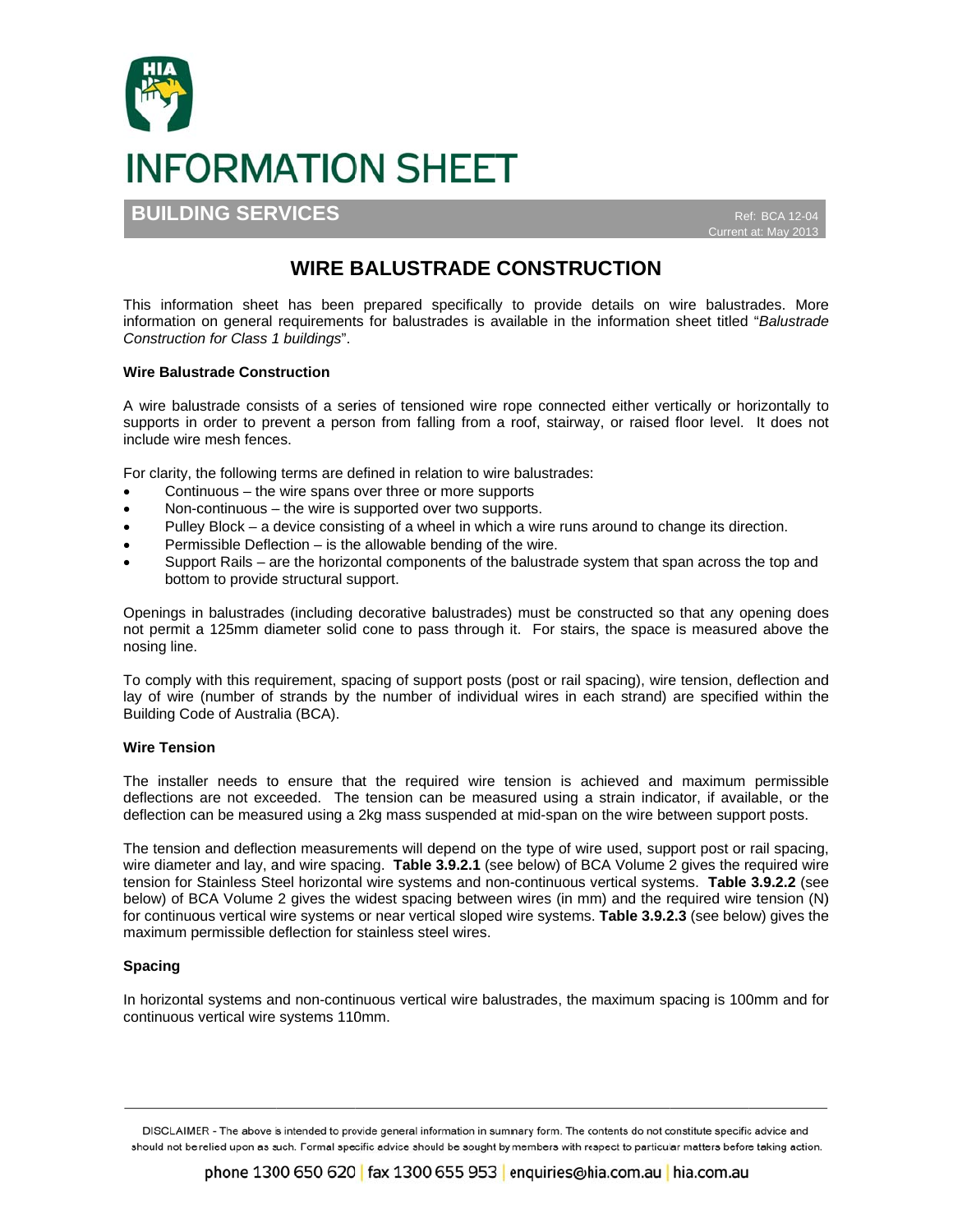## **Other Provisions**

Other provisions include:

- For vertical wires the use of 2 pulley blocks to each 180° change of direction in the wire
- The maximum spacing for support rails in vertical systems is 900 mm to ensure that the rails do not deflect and decrease the tension in the wires.
- Care and maintenance are necessary to ensure that the wire tension will be maintained during the life of the balustrade. In some situations, it is necessary to install 'locking off' devices to prevent loosening of wires.

## **HIA members can contact HIA's Building Services staff for more information on 1300 650 620 or email HIA\_technical@hia.com.au.**

# **Extracts from Building Code of Australia, Volume 2 Housing Provisions**

# **Table 3.9.2.1 WIRE BALUSTRADE CONSTRUCTION – REQUIRED TENSION FOR STAINLESS STEEL HORIZONTAL WIRES**

|                |               |                   | Clear distance between posts (mm)       |      |      |      |          |      |      |          |          |
|----------------|---------------|-------------------|-----------------------------------------|------|------|------|----------|------|------|----------|----------|
|                |               |                   | 600                                     | 800  | 900  | 1000 | 1200     | 1500 | 1800 | 2000     | 2500     |
| Wire dia. (mm) | Lay           | Wire spacing (mm) | Minimum required tension in Newtons (N) |      |      |      |          |      |      |          |          |
| 2.5            | $7\times7$    | 60                | 55                                      | 190  | 263  | 415  | 478      | 823  | 1080 | 1139     | Χ        |
|                |               | 80                | 382                                     | 630  | 730  | 824  | 1025     | 1288 | X    | X        | $\times$ |
|                |               | 100               | 869                                     | 1218 | 1368 | X    | X        | X    | X    | X        | X        |
| 2.5            | $1 \times 19$ | 60                | 35                                      | 218  | 310  | 402  | 585      | 810  | 1125 | 1325     | X        |
|                |               | 80                | 420                                     | 630  | 735  | 840  | 1050     | 1400 | 1750 | $\times$ | X        |
|                |               | 100               | 1140                                    | 1565 | X    | X    | X        | X    | X    | X        | $\times$ |
| 3.0            | $7\times7$    | 60                | 15                                      | 178  | 270  | 314  | 506      | 660  | 965  | 1168     | 1491     |
|                |               | 80                | 250                                     | 413  | 500  | 741  | 818      | 1083 | 1370 | 1565     | X        |
|                |               | 100               | 865                                     | 1278 | 1390 | 1639 | $\times$ | X    | X    | X        | X        |
| 3.0            | $1 \times 19$ | 60                | 25                                      | 183  | 261  | 340  | 520      | 790  | 1025 | 1180     | Χ        |
|                |               | 80                | 325                                     | 555  | 670  | 785  | 1015     | 1330 | 1725 | 1980     | Χ        |
|                |               | 100               | 1090                                    | 1500 | 1705 | 1910 | $\times$ | X    | X    | X        | X        |
| 4.0            | $7\times7$    | 60                | 5                                       | 73   | 97   | 122  | 235      | 440  | 664  | 813      | 1178     |
|                |               | 80                | 196                                     | 422  | 480  | 524  | 760      | 1100 | 1358 | 1530     | 2130     |
|                |               | 100               | 835                                     | 1182 | 1360 | 1528 | 1837     | 2381 | 2811 | 3098     | X        |
| 4.0            | $1 \times 19$ | 60                | 5                                       | 5    | 10   | 15   | 20       | 147  | 593  | 890      | 1280     |
|                |               | 80                | 30                                      | 192  | 300  | 415  | 593      | 1105 | 1303 | 1435     | 1844     |
|                |               | 100               | 853                                     | 1308 | 1487 | 1610 | 2048     | 2608 | 3094 | 3418     | 3849     |
| 4.0            | $7\times19$   | 60                | 155                                     | 290  | 358  | 425  | 599      | 860  | 1080 | 1285     | 1540     |
|                |               | 80                | 394                                     | 654  | 785  | 915  | 1143     | 1485 | 1860 | 2105     | 2615     |
|                |               | 100               | 1038                                    | 1412 | 1598 | 1785 | 2165     | 2735 | X    | X        | X        |

**Notes:**

1. Lay = number of strands by the number of individual wires in each strand. For example a lay of 7×19 consists of 7 strands with 19 individual wires in each strand.

2. Where a change of direction is made in a run of wire, the tensioning device is to be placed at the end of the longest span.

3. If a 3.2 mm wire is used the tension figures for 3.0 mm wire are applied.

4. This table may also be used for a set of non-continuous (single) vertical wires forming a balustrade using the appropriate clear distance between posts as the vertical clear distance between the rails.

5.  $X = Not$  allowed because the required tension would exceed the safe load of the wire.

6. Tension measured with a strain indicator.